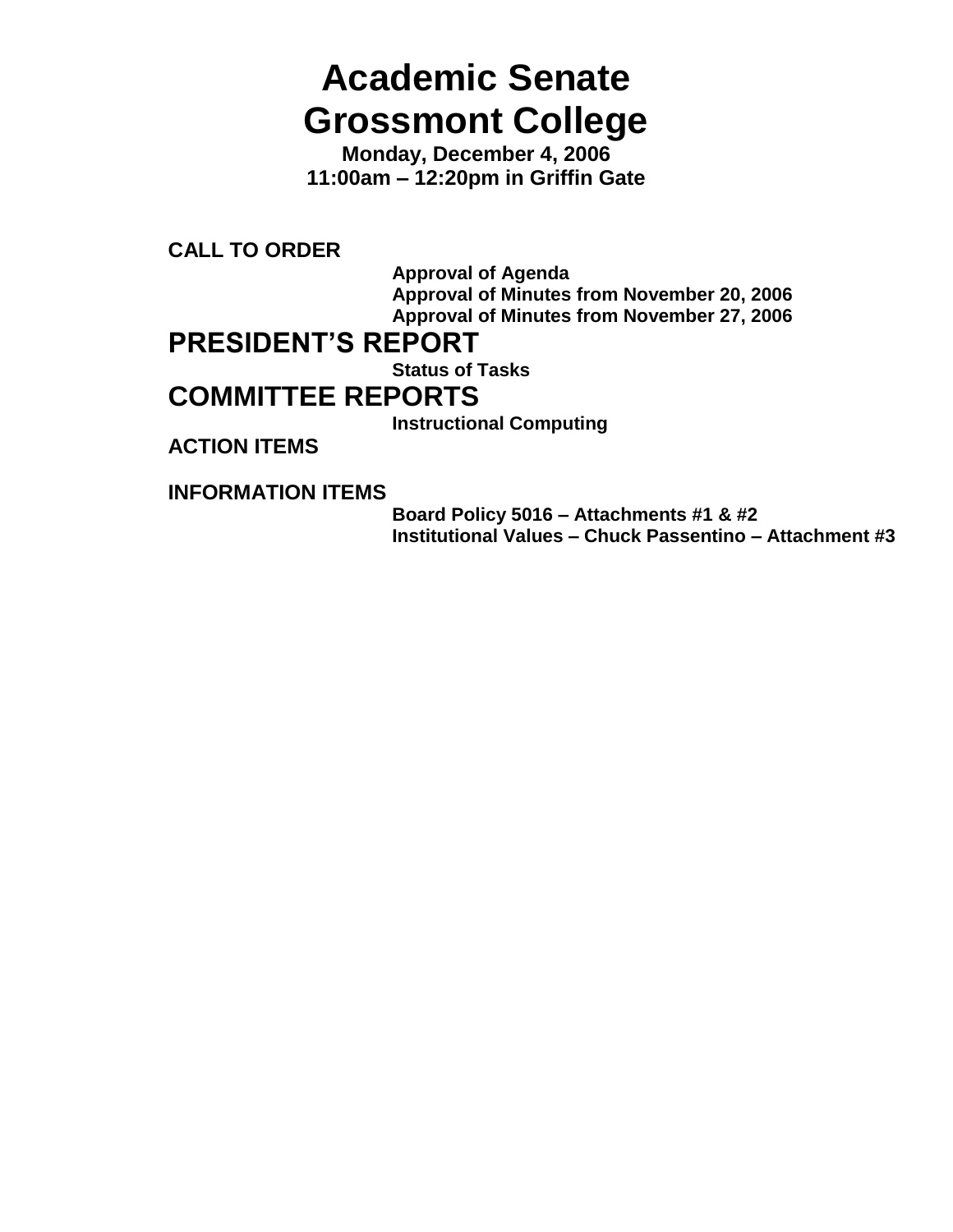# **Academic Senate Grossmont College Minutes of the Meeting – November 20, 2006**

**PRESENT:** Beth Smith (President); Bonnie Schmiege (Vice President); Victoria Howitt (Senate Officer at Large); Jennifer Carmean (Senate Officer at Large); P.J.Ortmeier, Tina Young (Administration of Justice); Jennifer Carmean (ASL); Paul Turounet (Art); (Behavioral Sciences); Virginia Dudley, Michael Golden, Michelle Perchez (Biological Sciences); Judith Zander, Evan Enowitz (Business Administration); Linda Snider, Mark Pressnall (Business Office Technology); Rick Kirby, Don Ridgway (Cardiovascular Technology); Martin Larter (Chemistry); Mary Courtney, Sheridan Dewolf (Child Development); Joel Castellaw, (Communication); Janet Gelb, Diane Mayne-Stafford (Computer Science); Mary Rider, Debbie Lim (Counseling); (Culinary Arts); Jane Nolan, Scott Barr (Disabled Student Services); David Mullen (Dance); Chris Hill (Earth Sciences); Joan Ahrens, Tony Ding, Tate Hurvitz, Micah Jendian (English); Chuck Passentino (ESL); Sylvia Montejano (EOPS); Jim Symington, Laura Burger, Steve Johns, Larry Larsen (Exercise Science and Wellness); Paul Vincent (Foreign Language); Sue Gonda, Devon Hansen (History); (International Business); Pat Morrison (Library); Peg Hovde, Shirley Pereira, Jenny Vanden Eynden, Jeff Waller (Math); Evan Wirig, (Media Communications); (Music); (Nursing); (Occupational Therapy); David Milroy, Raul Sandelin (PartTime Representatives); Zoe Close, Bill Hoaglin (Philosophy, Humanities & Religious Studies); (Physics, Astronomy, & Physical Sciences); Brian Jennings, Jim Wood (Political Economy); Lorenda Seibold-Phalan (Respiratory Therapy); Craig Everett (Theatre Arts).

**ABSENT:** (Administration of Justice); (ASL); Jim Wilsterman, Suda House (Art); Israel Cardona, Teresa Jacob, Gregg Robinson (Behavioral Sciences); (Biological Sciences); Nate Scharff (Business Administration); (Business Office Technology); (Cardiovascular Technology); Jeff Lehman (Chemistry); (Child Development); Sheri Guseman (Communication); (Computer Science); Tom Gamboa (Cross Cultural Studies); Renee Tuller (Counseling);Joe Orate, James Foran (Culinary Arts); (Dance); (Disabled Student Services); Judd Curran (Earth Sciences); Gary Phillips, Julie Cardenas (English); Pat Bennett, Barbara Loveless (ESL); (EOPS); (Exercise Science and Wellness); Ruth F. Konopka (Foreign Language); Marty Ennis (History); Priscilla Rogers (International Business); (LRC); (Math); William Snead (Media Communications); Steve Baker (Music); Tom Oertel (Nursing); Christine Vicino (Occupational Therapy); (PartTime Representatives); (Philosophy, Humanities & Religious Studies); Ross Cohen (Physics, Astronomy, & Physical Sciences);(Political Economy); (Respiratory Therapy); Beth Mallette (Theatre Arts).

**GUESTS**: John Colson – Interim Vice President, Student Services

Della Elliot – District Staff, Public Information Assistant

Kendra Jeffcoat – Interim Assistant Dean, Student Affairs

Veronica Powell – SDSU Intern

Bonnie Price – Accreditation Co-Chair Debbie Yaddow – Faculty, Nursing

**RECORDER**: Tasa Campos

#### **I. CALL TO ORDER**

Beth informed the group of a Teacher's Institute being offered by the State Senate on February 16 through the 18 in San Francisco. If interested in attending please contact a Senate Officer.

#### **A. Approval of Agenda**

A motion was made to approve the agenda.

M/S/U Wirig/Montejano

#### **Approval of Minutes from November 6, 2006**

A motion was made to approve the minutes from the November 6, 2006 meeting. M/S/U Waller/Wirig

#### **II. PRESIDENT'S REPORT**

Beth reported since the election results were determined she has contacted all five Governing Board members to schedule meetings. She has met with three, Tim Caruthers, Greg Barr, and Bill Garrett. She will continue trying to meet with Deanna Weeks and Rick Alexander.

#### **Pick a Prof**

Beth informed the group of a new website called Pick a Prof. The company gathers grading data from colleges across the country and publishes the grade distribution percentages on-line. Beth has learned our district submitted information to this company this fall. Academic Senate was not aware of the submission of information. The group discussed the following:

• Reasons to be concerned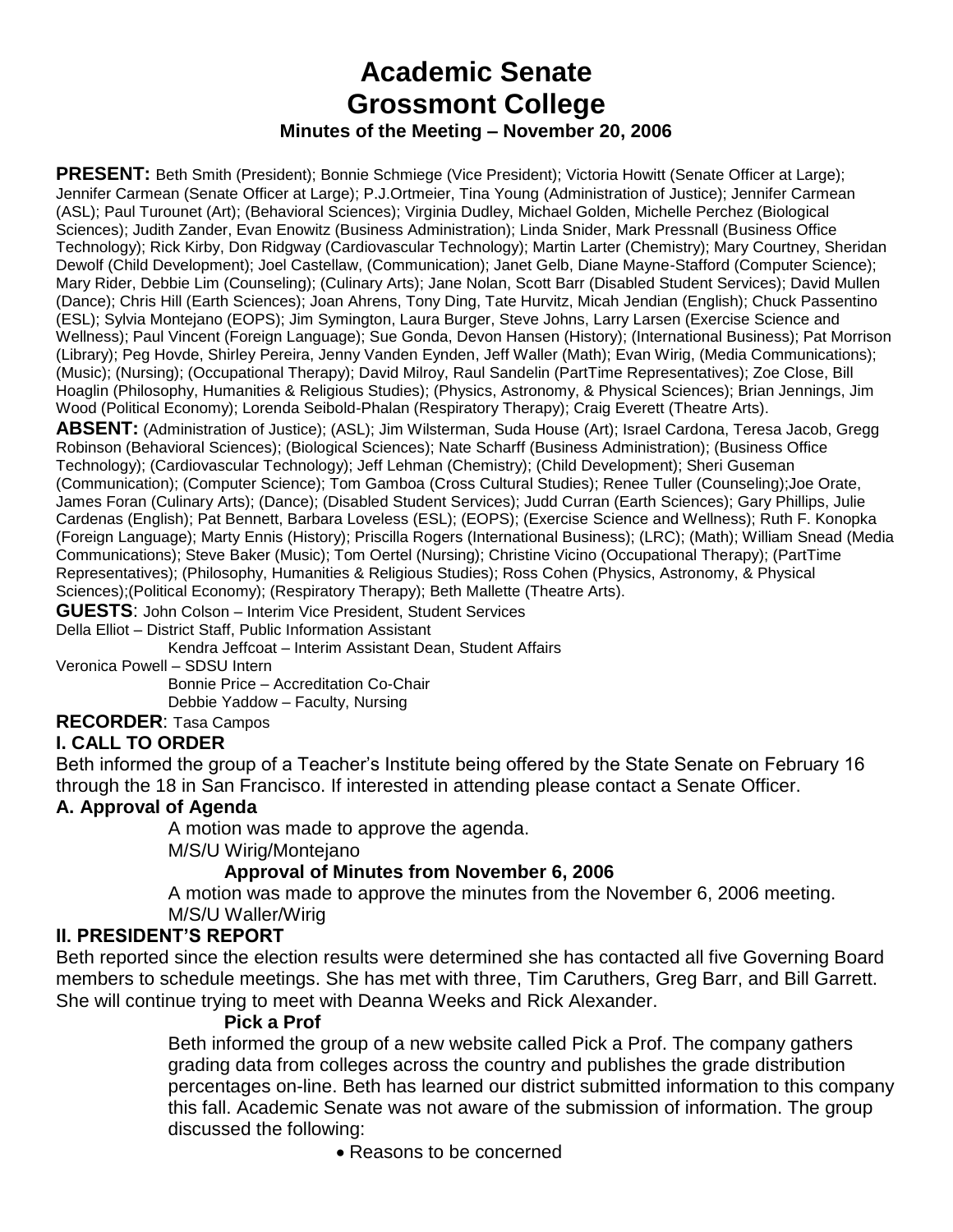- Information being taken out of context
- Student shopping for instructors and grades
- The information affecting hiring
- Common practice and ethical uses
- Ratemyprofessor.com and My Space
- Photos being used
- Invasion of privacy

The group agreed the subject would be a beneficial discussion topic during flex week and possible a Joint Senate meeting issue. Beth will follow-up.

#### **Election**

Nominations for the Academic Senate President Election opened at the last Senate meeting on November 6 and will be closed at today's meeting. Two candidates have been nominated and have accepted, Scott Barr and Chris Hill. Beth asked if there were any additional nominations, there were none. Beth officially closed nominations at 11:15 a.m. The Academic Senate Constitution changes, if passed today, will also be included in the upcoming election ballot.

#### **Report from Nursing Department**

Beth reviewed a copy, distributed at the beginning of the meeting, of an article from the *Union Tribune*, Saturday, November 18, regarding the current Grossmont College Nursing Department Crisis. Debbie Yaddow, Nursing Faculty, gave an update on the nursing department situation. Debbie reported on the following:

The department has seven full time faculty, one is on sabbatical for a year and one has been reassigned. This leaves five full time faculty for 297 students. In a clinical setting the faculty to student ratio is 1 to 10. Currently 32 part time faculty.

The department is having difficulty hiring full time and part time faculty to teach because of the salaries being offered.

The department has secured a grant to fund part time faculty in the form of a stipend and funds for recruiting full time faculty in a form of a stipend. The department will not be seeking National Accreditation in March. There is not enough manpower to meet the requirements.

Students who are currently in and have started the program with the accreditation intact and who will now be graduating in June will not have graduated from a National Accreditation program. The group raised the question of the legal implications this may have on the college. United Faculty is working with the District to negotiate. Zoe gave a brief update.

It was asked if the salaries for nursing instructors at other local community colleges are the same. Debbie shared our district salaries are not the same and do not even compare to the other colleges or with the industry.

The group asked what the Governing Boards response was to the information. It was shared the board members stated they were not aware of the current crisis situation in the nursing department. The Chancellor was not made aware of the situation until recently and he informed the board members on an individual basis. It was suggested a more intensive presentation regarding the situation be given at the next board meeting.

# **III. COMMITTEE REPORTS**

None at today's meeting. **IV. ACTION ITEMS**

# **Updates to Academic Senate Constitution – Attachment #1**

A hand-out titled "Pros and Cons of the Proposed Changes to Senate Constitution Fall 2006" had been distributed at the beginning of the meeting. Beth reviewed the list of the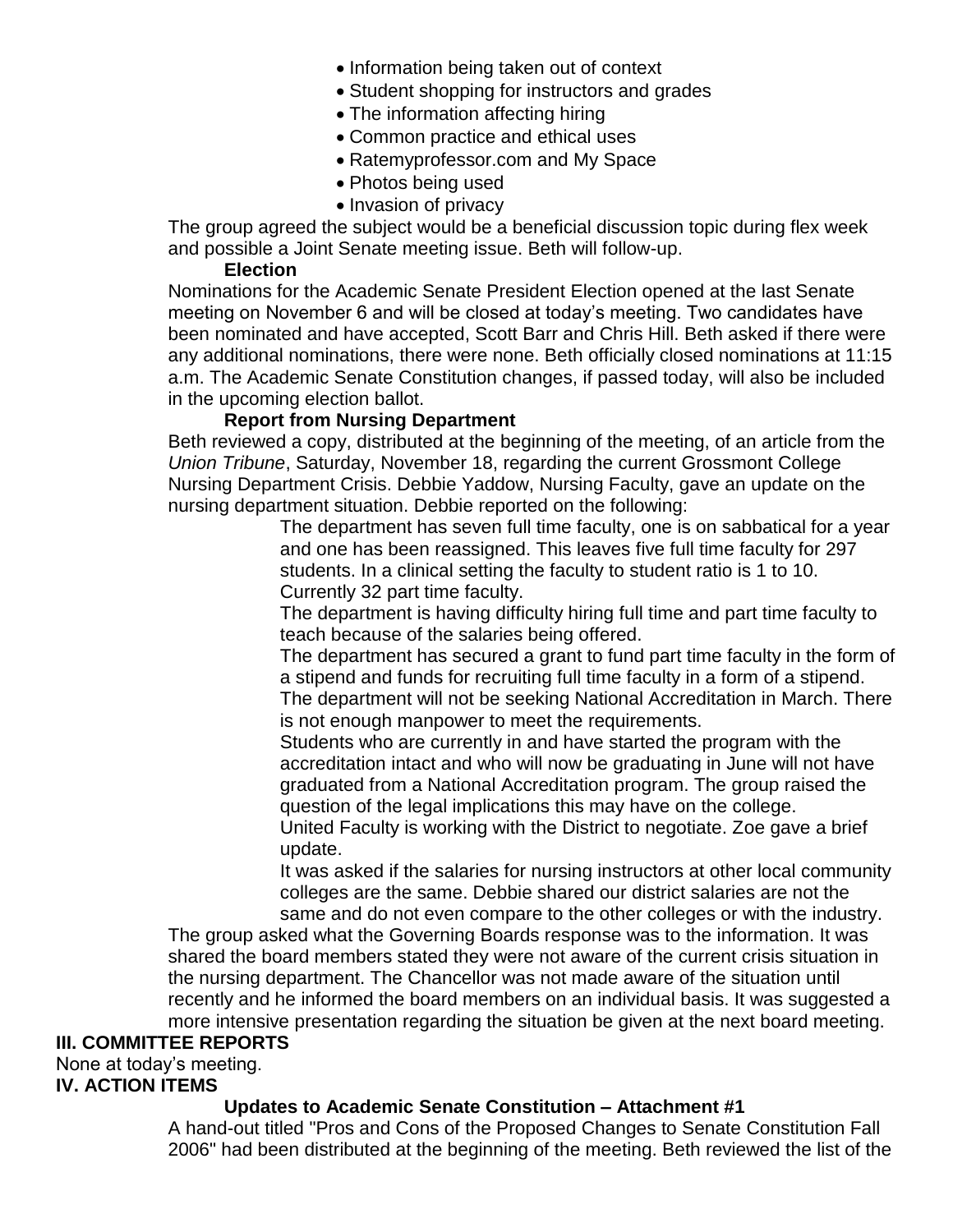changes that had been broken down and listed into four different sections. The list had been sent out by email last week to be reviewed and shared with the departments prior to the vote at today's meeting. For the proposed changes to pass at today's meeting two-thirds of a vote will be needed. The changes that are approved at today's meeting will be placed on the upcoming election ballot for faculty vote. The proposed changes were broken down as follows:

Proposed Change #1 – Add a fifth senate officer

Proposed Change #2 – Add a part time faculty member as a senate officer Proposed Change #3 – Make the Vice President the President-Elect Proposed Change #4 – The Senate President shall not concurrently hold the elected or appointed position of department chair or coordinator

Each of the four proposed changes will be reviewed and voted on as a separate item.

#### **Proposed Change #1 – Add a fifth senate officer -**

A motion was made to place the proposed change on the table for discussion and vote. M/S/P Barr/Enowitz

The group discussed pros and cons related to the change. The following was discussed:

> More officers to share the work load More opinions and points of view Larger numbers More variety of representation More difficulty in scheduling meetings Reassigned time for Senate Officers Not enough interest to fill a fifth seat How this change would affect the Proposed Change #2.

The call for question was made and Beth asked all in favor please stand. A head count was taken. The number of ayes 47, nays 6, and 0 abstentions. The motion to place the Proposed Change #1 – Add a fifth senate officer, on the ballot for faculty vote passed. **Proposed Change #2 – Add a part time faculty member as a senate officer-**

A motion was made to place the proposed change on the table for discussion and vote. M/S/P Milroy/Barr

The group discussed pros and cons related to the change. The following was discussed:

Part time faculty are already able to run for a senate officer seat Ideas and concerns of part time faculty could be considered directly Cuyamaca having part time faculty in their senate

Including part time faculty in more decision making

The large number of part time faculty would have more senate representation

Creates more cohesiveness between part time faculty, full time faculty, and administration

Part time faculty not having tenure status and having a disadvantage in controversial situations

Part time schedules creating difficulty in scheduling of meetings, meeting attendance, and complete involvement

Part time faculty lack comprehensive view of the college and district The type of part time faculty a permanent seat may attract

The possibility of the part time seat creating a sixth seat instead of the possible fifth

Most current part time issues fall under the direction of the United Faculty and not the Academic Senate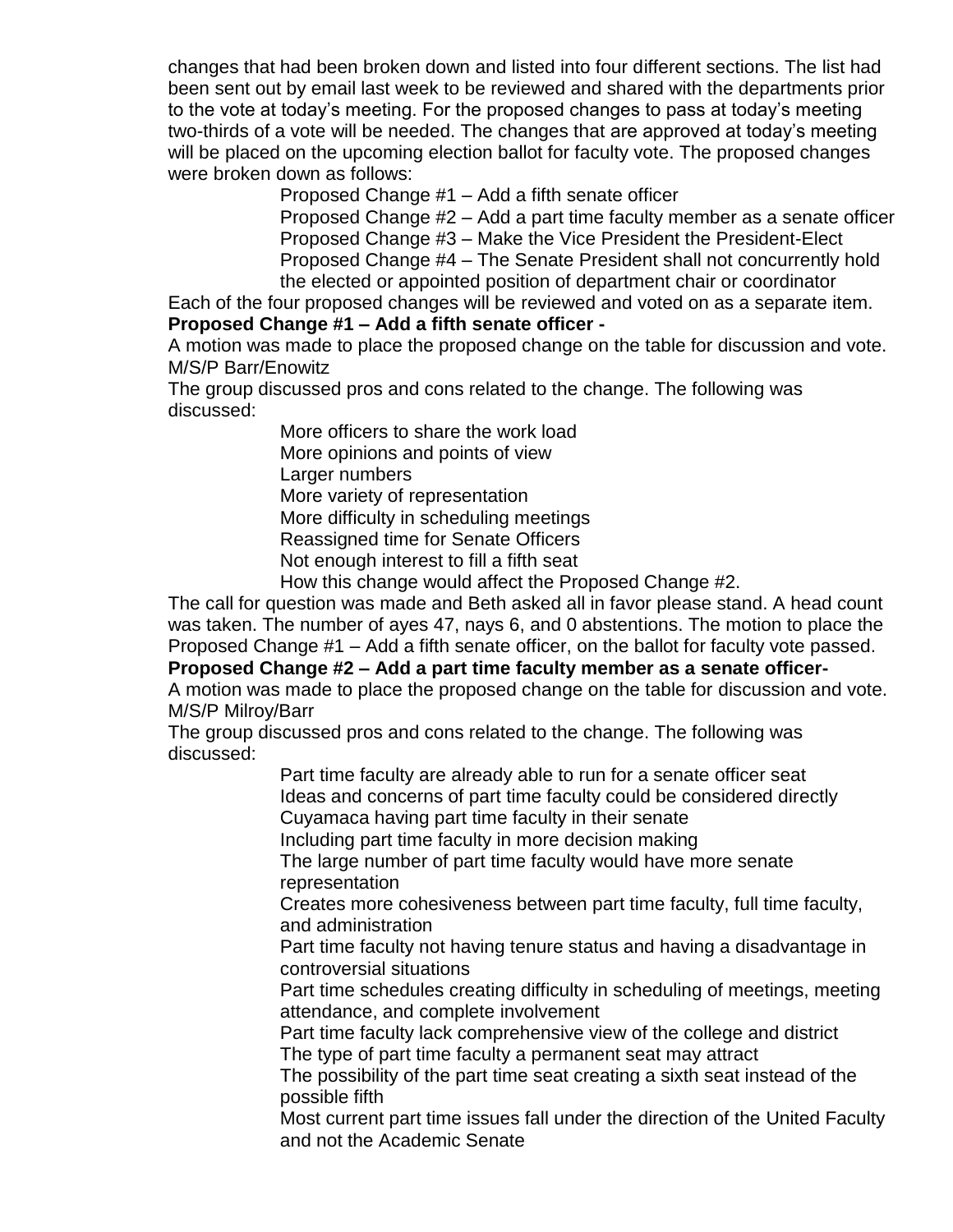The call for question was made. Beth asked if there were any more comments or questions. Beth asked all in favor to please stand and a head count was taken. The number of ayes 43, nays 5, and abstentions 1. The motion to place the Proposed Change #2 – Add a part time faculty member as a senate officer, on the ballot for faculty vote passed.

#### **Proposed Change #3 – Make the Vice President the President-Elect-**

A motion was made to place the proposed change on the table for discussion and vote. M/S/F Dudley/Hovde

The group consensus on the change was negative. The length of commitment time was discussed. The call for question was made. A head count was not taken because the majority of nays largely out numbered the 1 aye and 2 abstentions. The motion to place the Proposed Change #3 – Make the Vice President the President-Elect, on the ballot for faculty vote failed.

#### **Proposed Change #4 – The Senate President shall not concurrently hold the elected or appointed position of department chair or coordinator-**

A motion was made to place the proposed change on the table for discussion and vote. M/S/F Waller/Hansen

The group consensus on the change was negative. One pro argument was the faculty deserve to have the senate president's undivided attention. The group discussed the change limiting the opportunity of choices and good selection. A call for question was made. A head count was not taken because the majority of nays largely out numbered the 4 ayes and 3 abstentions. The motion to place the Proposed Change #4 – The Senate President shall not concurrently hold the elected or appointed position of department chair or coordinator, on the ballot for faculty vote failed.

#### **V. INFORMATION ITEMS**

#### **Institutional Values – Attachment #2 – Chuck Passentino**

Due to lack of time this item was not discussed.

# **VI. OTHER**

Meeting adjourned at 12:32p.m.

# **\*The next meeting will be on December 4, in Griffin Gate.**

BS:tmc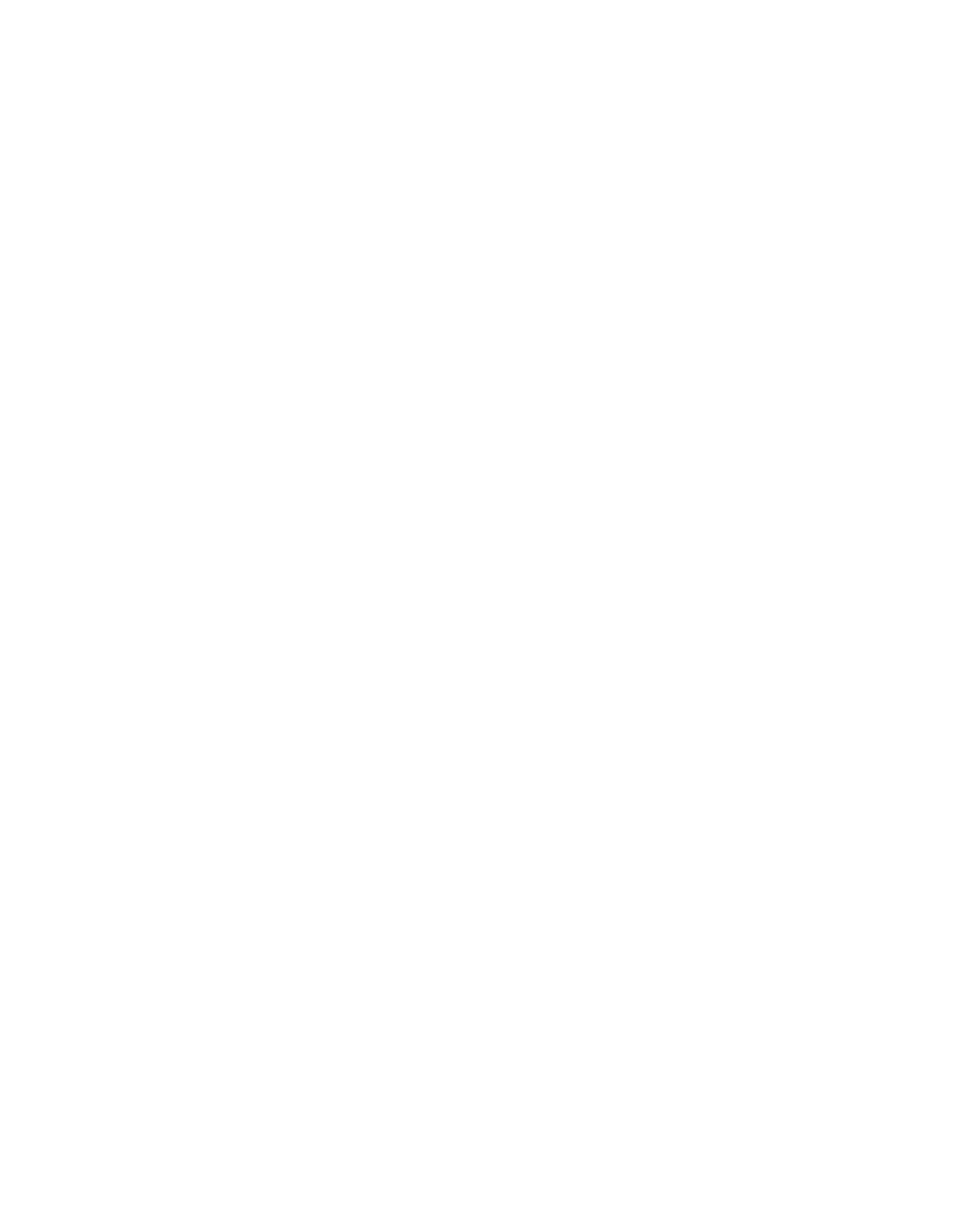# **Academic Senate Grossmont College Special Meeting Minutes of the Meeting – November 27, 2006**

**PRESENT:** Beth Smith (President); Bonnie Schmiege (Vice President); Victoria Howitt (Senate Officer at Large); Jennifer Carmean (Senate Officer at Large); P.J.Ortmeier, (Administration of Justice); Jennifer Carmean (ASL); (Art); (Behavioral Sciences); Virginia Dudley, Michelle Perchez (Biological Sciences); Judith Zander (Business Administration); Linda Snider, Mark Pressnall (Business Office Technology); Rick Kirby (Cardiovascular Technology); Jeff Lehman (Chemistry); (Child Development); Joel Castellaw (Communication); Janet Gelb, Diane Mayne-Stafford (Computer Science); Mary Rider, Renee Tuller (Counseling); (Culinary Arts); Jane Nolan, Scott Barr (Disabled Student Services); (Dance); Chris Hill (Earth Sciences); Gary Phillips, Joan Ahrens, Tony Ding, Tate Hurvitz, Micah Jendian (English); (ESL); Sylvia Montejano (EOPS); Laura Burger, Steve Johns (Exercise Science and Wellness); Paul Vincent (Foreign Language); Sue Gonda, Devon Hansen (History); Priscilla Rogers (International Business); Pat Morrison (Library); Peg Hovde, Shirley Pereira, Jenny Vanden Eynden, Jeff Waller (Math); Evan Wirig, William Snead (Media Communications); (Music); (Nursing); Christine Vicino (Occupational Therapy); (PartTime Representatives); Zoe Close (Philosophy, Humanities & Religious Studies); Ross Cohen (Physics, Astronomy, & Physical Sciences); Brian Jennings (Political Economy); (Respiratory Therapy); Craig Everett (Theatre Arts).

**ABSENT:** Tina Young (Administration of Justice); (ASL); Jim Wilsterman, Suda House, Paul Turounet (Art); Israel Cardona, Teresa Jacob, Gregg Robinson (Behavioral Sciences); Michael Golden (Biological Sciences); Evan Enowitz, Nate Scharff (Business Administration); (Business Office Technology); Don Ridgway (Cardiovascular Technology); Martin Larter (Chemistry); Mary Courtney, Sheridan Dewolf (Child Development); Sheri Guseman (Communication); (Computer Science); Tom Gamboa (Cross Cultural Studies); Debbie Lim (Counseling);Joe Orate, James Foran (Culinary Arts); David Mullen (Dance); (Disabled Student Services); Judd Curran (Earth Sciences); Julie Cardenas (English); Pat Bennett, Barbara Loveless, Chuck Passentino (ESL); (EOPS); Jim Symington, Larry Larsen (Exercise Science and Wellness); Ruth F. Konopka (Foreign Language); Marty Ennis (History); (International Business); (LRC); (Math); (Media Communications); Steve Baker (Music); Tom Oertel (Nursing); (Occupational Therapy); David Milroy, Raul Sandelin (PartTime Representatives); Bill Hoaglin (Philosophy, Humanities & Religious Studies); (Physics, Astronomy, & Physical Sciences); Jim Wood (Political Economy); Lorenda Seibold-Phalan (Respiratory Therapy); Beth Mallette (Theatre Arts). **GUESTS**:

**RECORDER**: Tasa Campos

# **I. CALL TO ORDER**

Linda Snider shared the information on pickaprof.com, discussed at the last Senate meeting, is not accurate. Zoe Close reported she has received in writing, confirmation from the District, that no faculty evaluations will be release to the website for posting.

Sylvia Montejano shared the EOPs/CARE & ASGC Annual Holiday Party will be held on Friday, December  $8<sup>th</sup>$ . The party is planned for the department's single parent students and their families who are in most need. The "Toys for Tots" and "Hope for the Holidays" programs will be providing gifts for the children under 12 but there is a gift need for approximately twenty teenagers who will also be participating. The purchase and donation of a \$20 gift card to Target or Wal-Mart would be appreciated. The donation is for our students and is tax deductible. Please bring any donations to the EOPS office by Wednesday, December  $6<sup>th</sup>$ .

# **A. Approval of Agenda**

A motion was made to approve the agenda. M/S/U Waller/Wirig

# **IV. ACTION ITEMS**

#### **Updates to Academic Senate Constitution – Past President Position**

Beth reported one proposed change to the Academic Senate Constitution had been over looked at the last Senate meeting on November 20. The change would be to eliminate the past president position from the Senate Officer Committee. A motion was made to place the proposed change on the table for discussion and vote.

M/S/U Burger/Barr The group briefly discussed the change.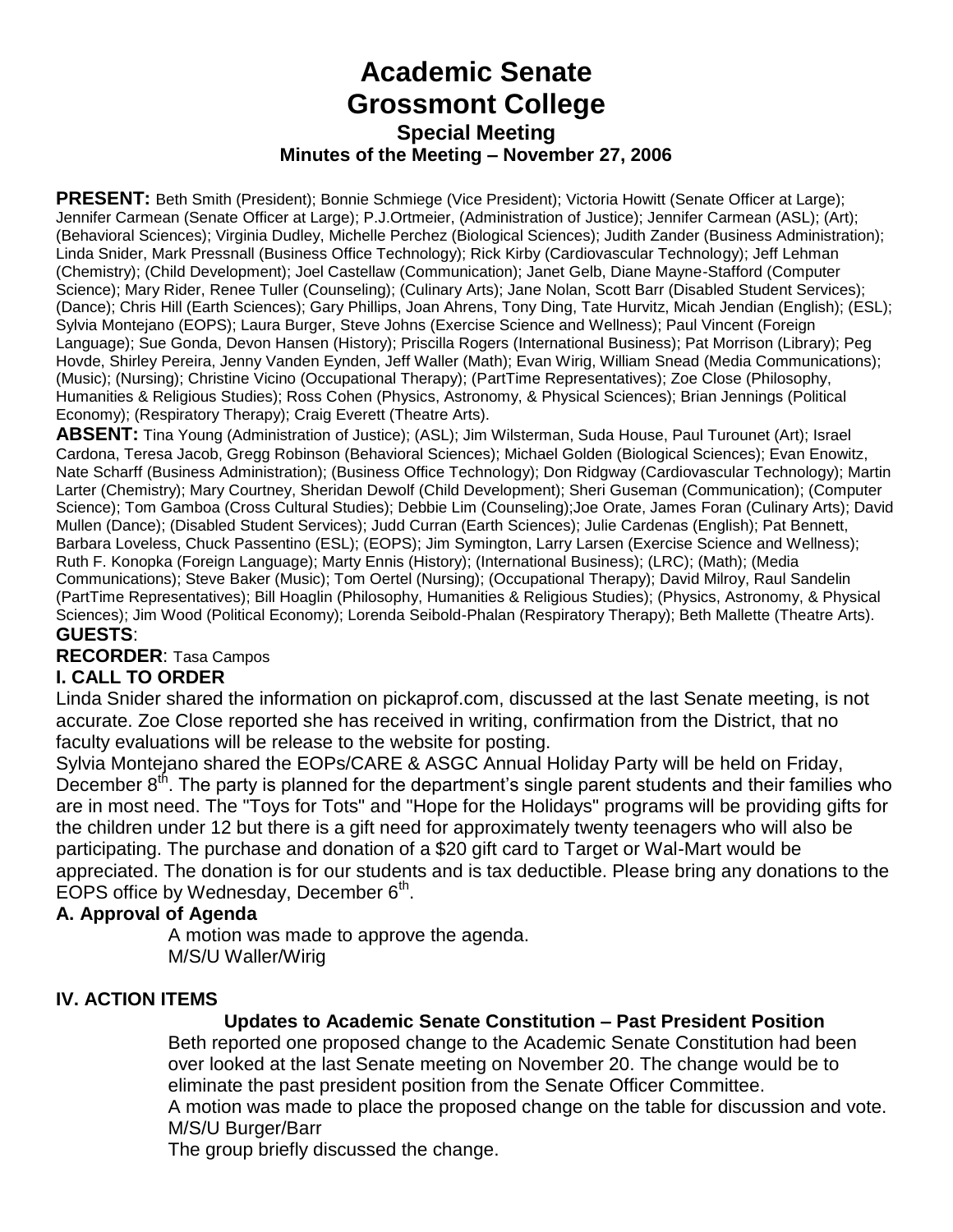The call for question was made and Beth asked all in favor please stand. A head count was taken. The number of ayes 41, nays 0, and abstentions 0. The motion to place the proposed change of eliminating the past president position from the Senate Officer Committee on the ballot for faculty vote passed.

Beth thanked everyone for their time.

Meeting adjourned at 11:22a.m.

**\*The next meeting will be on December 4, in Griffin Gate.**

BS:tmc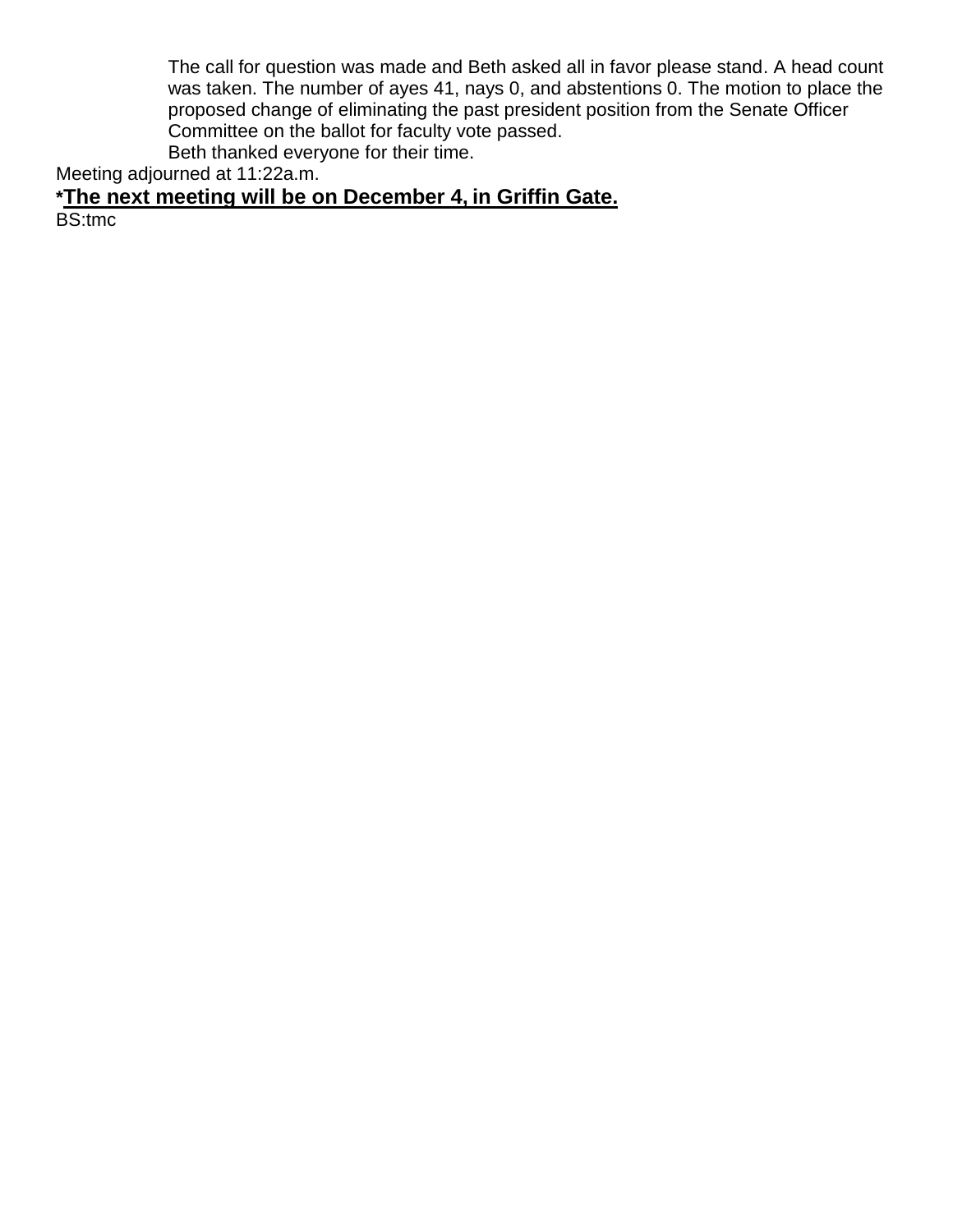# **Information Item – Attachment #1**

# **December 4, 2006**

# **Grossmont College Admissions & Records**

TO: DCEC FROM: Brad Tiffany, Dean Admissions and Records/DSPS/PDSO/VA DATE: October 30, 2006 SUBJECT: 12-unit Attempted Minimum for Academic Probation

You asked me to look at the consequence of invoking a *12-unit attempted minimum* before a student would be placed on academic probation. Currently there is no minimum unit attempted requirement to be placed on academic probation.

In order to analyze this issue, I first extracted all students that earned academic probation in the spring 2006 semester (Not all students on probation; but, just those that earned that status spring 2006.). I then looked at the number of units attempted at the time probation was earned for each student. These data revealed that of the 1149 students that earned academic probation, only 453 would have been placed on probation had the 12-unit minimum been invoked. Put another way, 696 of the 1149 (60%) would not have been on probation and therefore would receive no intervention from the college.

Table 1:

| <b>Units</b> | <b>Count</b> | % of Total |
|--------------|--------------|------------|
| < 3.0        | 72           | 6.2%       |
| < 6.0        | 349          | 30.4%      |
| < 9.0        | 551          | 48.0%      |
| < 12.0       | 696          | 60.0%      |

Table 1 (above) shows academic probation status using progressive unit benchmarks for Grossmont College spring 2006 students. The above data indicates that invoking a 12-unit attempted minimum would sharply reduce the number of students on academic probation. At the same time, it would reduce the number of students identified for intervention by the college. On the other side of the continuum, only 6.2% of the students obtain probation status with less than 3.0 units. Note: Base data is available for review.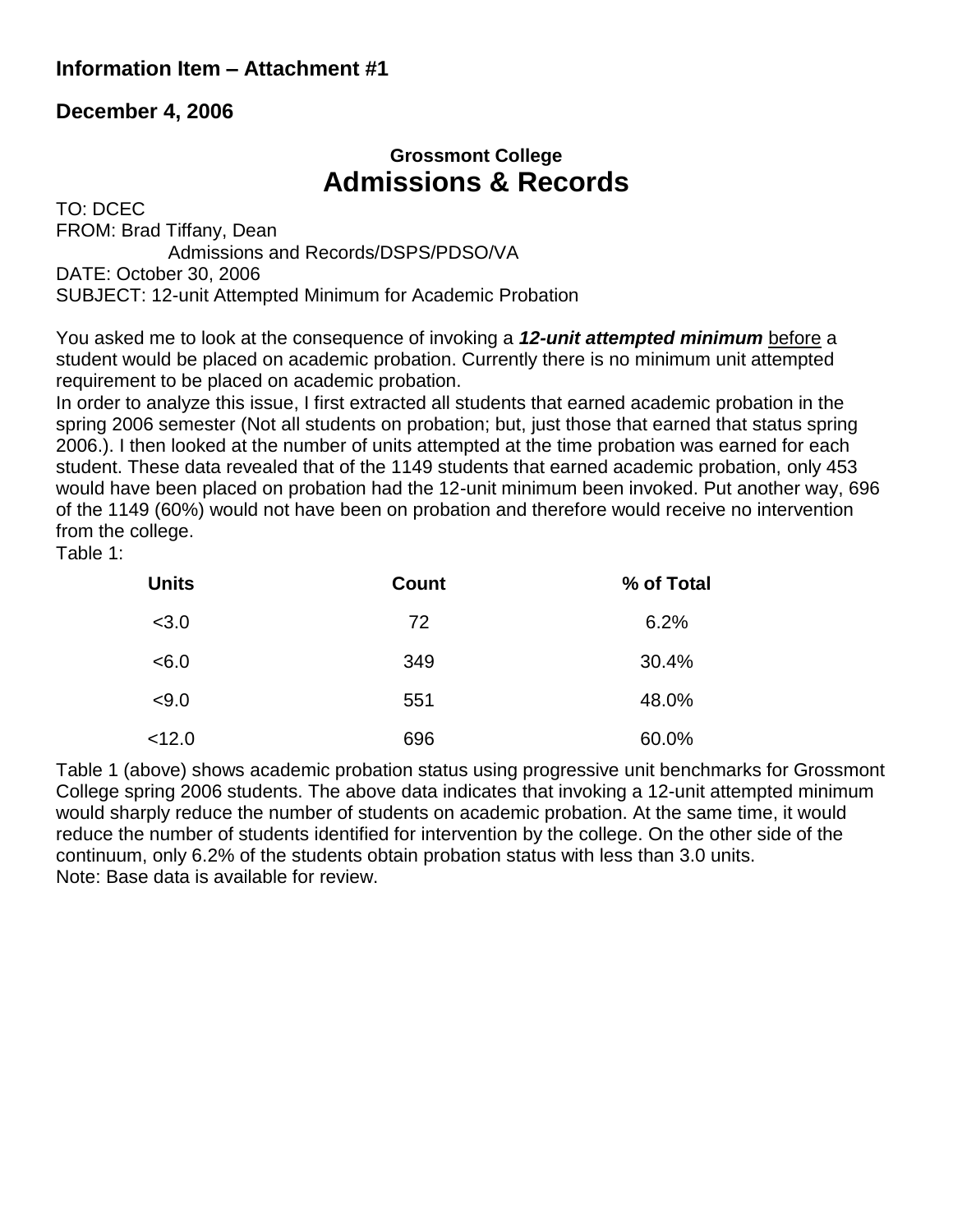Information Item – Attachment #2 December 4, 2006

# **BP 5016 Probation, Disqualification, and Readmission**

Reference: Education Code Section 70902(b); Title 5, Section 55754, 55755, 55756, 55759, 55764

# *Adoption Date: December 16, 2003*

Grades earned at other schools prior to admission to District colleges shall not be considered in determining probationary status.

PROBATION

Academic Probation

Any student who has attempted a minimum of 12 semester units and whose cumulative college grade point average falls below 2.0 in courses receiving letter grades for work attempted at a college within the District shall be placed on academic probation at the college where the units were attempted. Lack-of-Progress Probation

Any student who has enrolled in a cumulative total of at least 12 semester units at a college in the District shall be placed on probation when the student's cumulative units indicate 50 percent or more units of "W," "I," and/or

"NC" at the college where the units were attempted.

Removal from Probation

a. Any student placed on academic probation shall be removed from probation when the cumulative grade point average at the college where the student has been on probation has improved to 2.0.

b. Any student placed on lack-of-progress probation shall be removed from probation when the cumulative units of "W," "I," or "NC" recorded at the college where the student has been on probation are less than 50 percent of the total units attempted.

# DISQUALIFICATION

Any student disqualified from a college within the Grossmont-Cuyamaca Community College District may not attend any college within the District during the next consecutive semester. The student may, however, attend the next consecutive summer term or spring intersession.

Academic Disqualification

Any student on academic probation whose semester grade point average falls below a 2.0 shall be academically disqualified. Any student on academic probation whose semester grade point average equals or exceeds 2.0 but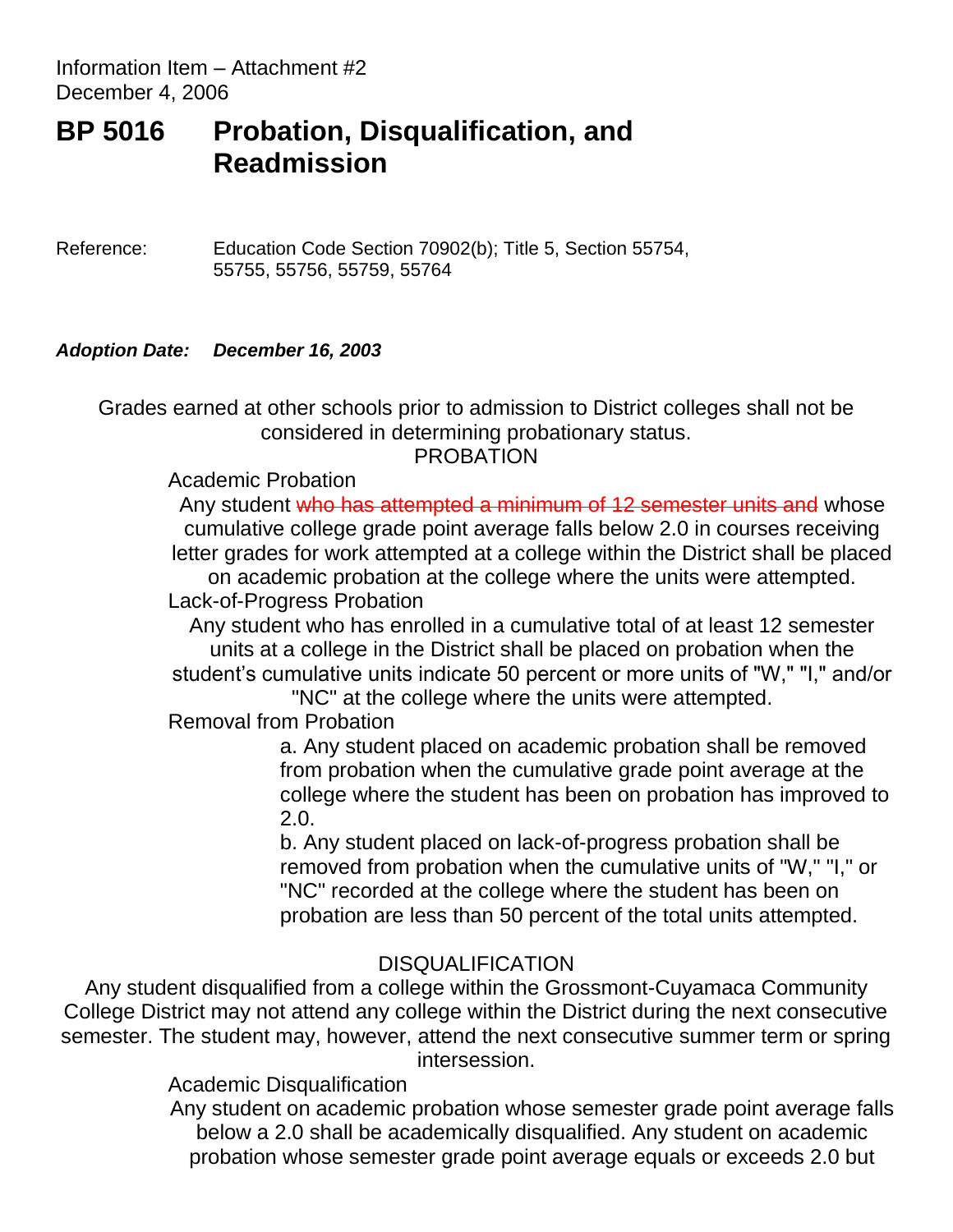whose cumulative grade point average for all units attempted remains below 2.0 shall be continued on probation.

# **BP 5016—Probation, Disqualification, and Readmission (cont.)**

Lack-of-Progress Disqualification

Any student who is on lack-of-progress probation and whose semester work indicates 50 percent or more units of "W," "I," or "NC" will be disqualified. Any student on lack-pf-progress probation whose semester work indicates fewer than 50 percent units of "W," "I," or "NC" but whose cumulative records show 50 percent or more units of "W," "I," or "NC" will be continued on lack-of-

#### progress probation. **READMISSION**

Any student disqualified may petition for readmission. The petition must be initiated at the college in which disqualification occurred. A student who has not attended for one semester after disqualification is eligible to reapply and be readmitted without petition.